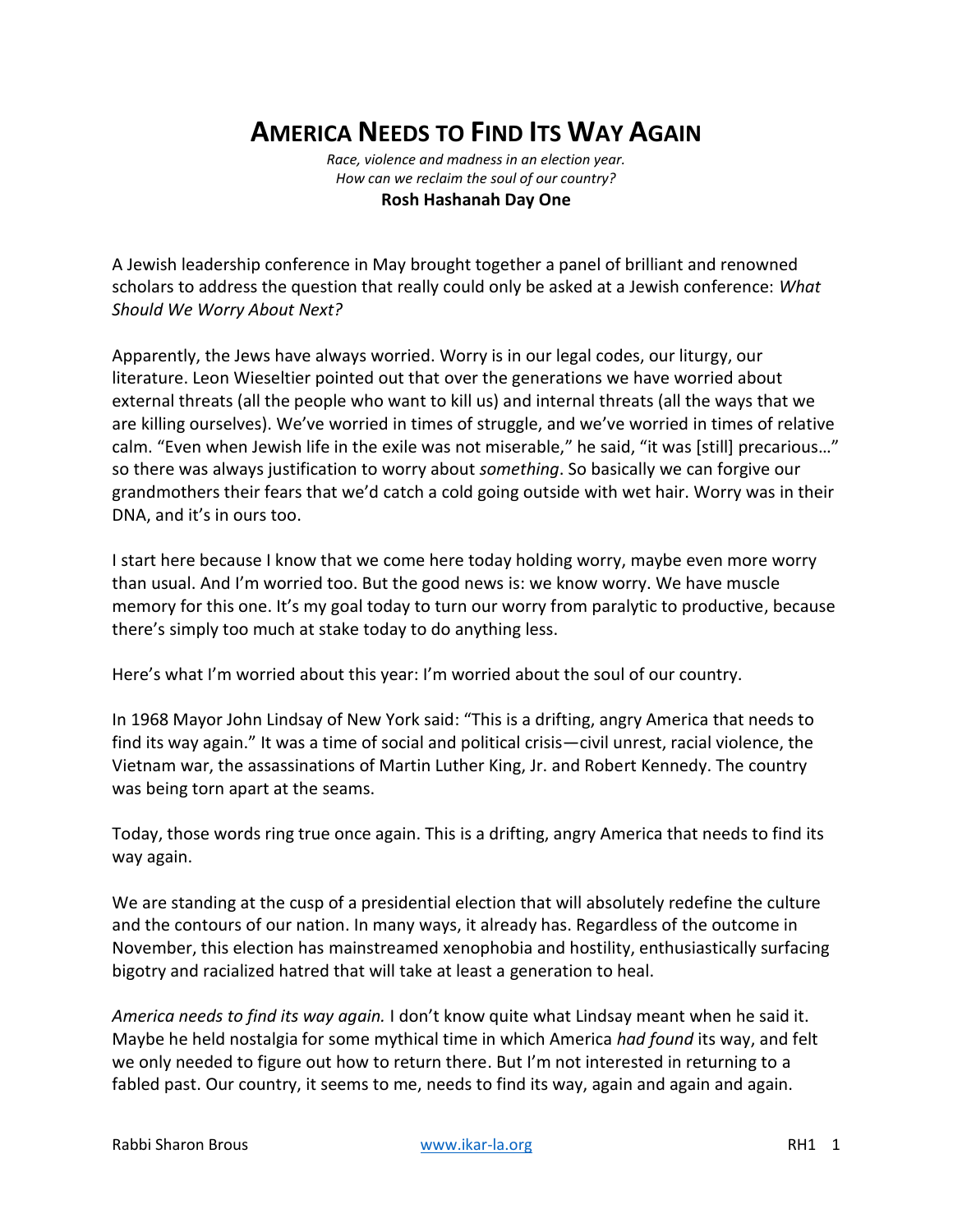The election of 2016 is not unfolding in a vacuum. It heats up now against a backdrop of violence, both abroad and at home. A snapshot of our broken edges:

How many stories did we hear this summer of black men shot by police—from Tulsa to Charlotte, from Falcon Heights, Minnesota to Baton Rouge? Last week in San Diego. With each death, reverberative trauma pulses through the country; revelations of the extent of the brokenness of our justice system, which treats black men like dangerous criminals, even when their only crime is walking down the wrong street or driving with a broken taillight or selling CDs in a parking lot… *while being black*.

National statistics show that young black males are 21 times more likely to be shot dead than their white counterparts.<sup>1</sup> The crisis is so severe that my friend's church had to put out a video series for young black men called *Get Home Safely: 10 Rules of Survival When Stopped By Police*. <sup>2</sup> Each rule is read by a young African-American child; it could break your heart. Among them:

- 1. Be polite and respectful. Your goal is to get home safely.
- 2. Do not, under any circumstances, get into an argument with the police.
- 3. Do not make any sudden movements and *do not* put your hands in your pockets.
- 4. Do not run—even if you are afraid.
- 5. Watch your words, your body language. Remember, your goal is to get home safely.

Stats aside, the story of Charles Kinsey screams the depths of the crisis of systemic racism in this country. A behavioral therapist working in a mental health center, Kinsey ran outside in July to help a 23-year-old man with autism who had run out of the center. Police ordered Kinsey to the ground and then shot three times with a high powered assault rifle, even as he lay there, unarmed, both his hands up in the air. Shot in the leg, Kinsey cried out, "Sir, why did you shoot me?" "I don't know," the officer replied.

And I cannot escape the thought of the black police officer in Baton Rouge, Montrell Jackson, was so troubled by this summer's violence that he wrote about the dilemma of being a black cop and posted on Facebook:

I swear to God I love this city but I wonder if this city loves me. In uniform I get nasty hateful looks and out of uniform some consider me a threat… These are trying times. Please don't let hate infect your heart… This city MUST and WILL get better. I'm working in these streets so any protesters, officers, friends, family, or whoever, if you see me and need a hug or want to say a prayer I got you.

A week later, Montrell Jackson and two other officers were gunned down in an ambush targeting the police, a retaliation for the killing of Philando Castile and Alton Sterling.

l <sup>1</sup> <https://www.propublica.org/article/deadly-force-in-black-and-white>

<sup>2</sup> <https://www.youtube.com/watch?v=wqJ-psD9vJw>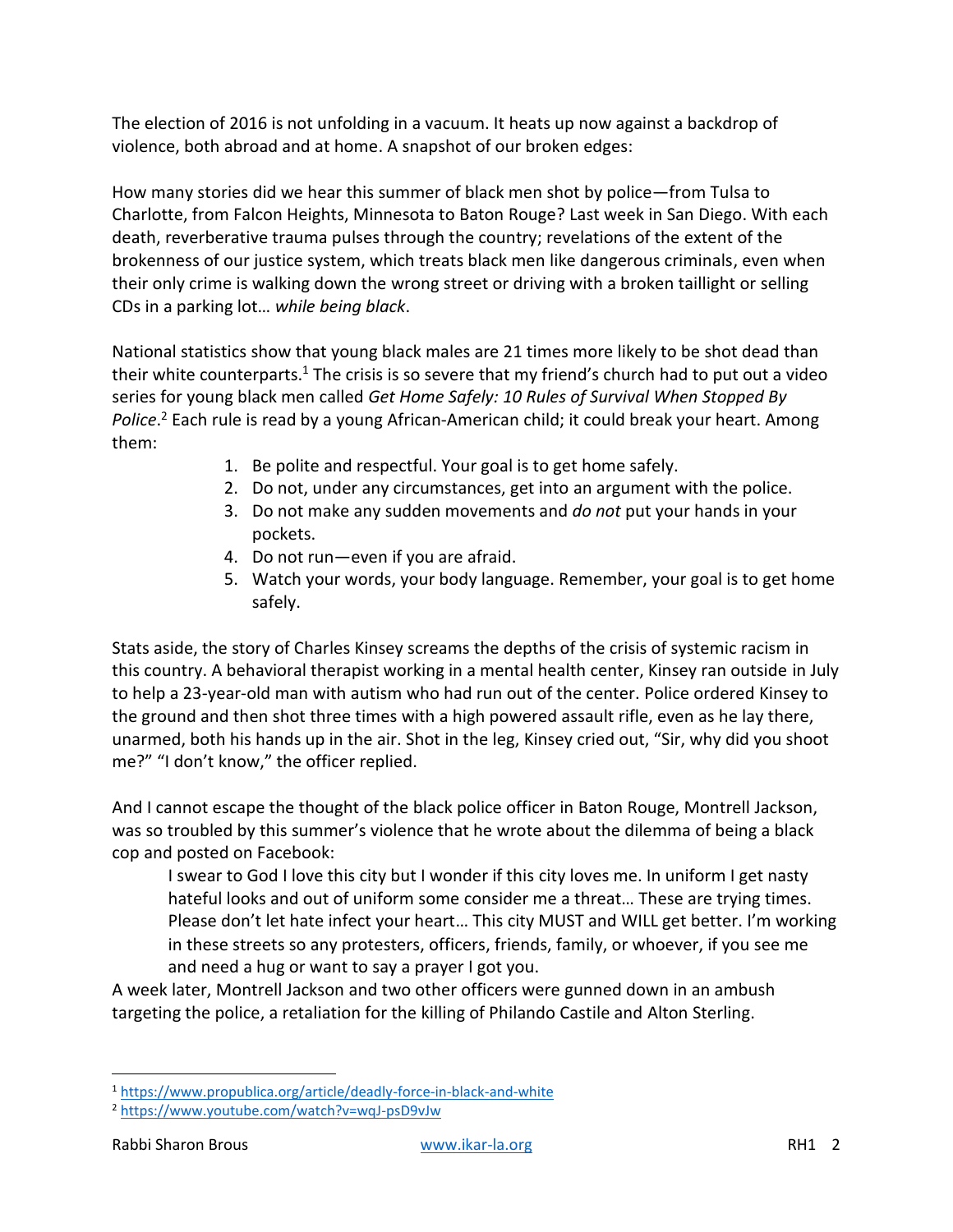…and even still, for all of this systemic failure, it is a black football player's act of civil disobedience—kneeling during the national anthem to protest racial injustice—*that* is the great internal threat to America today? Even as his jersey is burned on the internet, this man has used his fame to shake a nation out of its denial, to redefine patriotism not as chest-thumping and flag-waving, but as loving your country enough to fight for it to live up to its own promises.

### *America desperately needs to find its way again.*

Even being suspected of carrying a gun seems to be the equivalent of a death sentence for a black man in America. And meanwhile, gun manufacturers and lobbyists continue to churn out propaganda to promote and protect our gun culture. Did you know that gun sales have skyrocketed this year—up by more than 30%? That's big business for the folks who profits off the 35,000 Americans killed each year with their products. After each mass shooting, there is a spike in both gun sales and stock prices. And yet, in classically American illogic, we're expected to believe that there is no connection between gun proliferation and gun deaths, and therefore there's absolutely nothing we can do to stop it.

A few months ago the New York Times did a comparative analysis of gun violence rates between the United States and many other developed countries and, not surprisingly, found that our country is an "extreme outlier."

"In Germany, being murdered with a gun is as uncommon as being killed by a falling object in the United States. In France, China, New Zealand, England, one is about as likely to die from gun violence as someone in America is to die from falling from a ladder. $3$ 

#### *Is this what we want America to be?*

In America, to challenge the right of a mentally unstable man with a history of beating his wife who may be on the terror watch list to purchase an AR-15 is nothing short of un-American. Meanwhile, every consumer product in the country—from teddy bears to toasters—is regulated by federal health and safety standards, but to hold the gun industry similarly accountable would be a grievous undermining of our Constitution and a threat to our democracy.

#### *America needs to find its way again.*

At the same time, Americans' central and consuming obsession—terrorism—has led to harsh and unrelenting attitudes toward Muslim Americans, draconian policy proposals around immigration of people from majority Muslim countries, and dehumanizing language about refugees—many of whom happen to be fleeing the very terrorism we so despise. What happened last month in New York and New Jersey was undeniably terrifying, and it could have

l

<sup>3</sup> http://www.nytimes.com/2016/06/14/upshot/compare-these-gun-death-rates-the-us-is-in-a-differentworld.html? r=0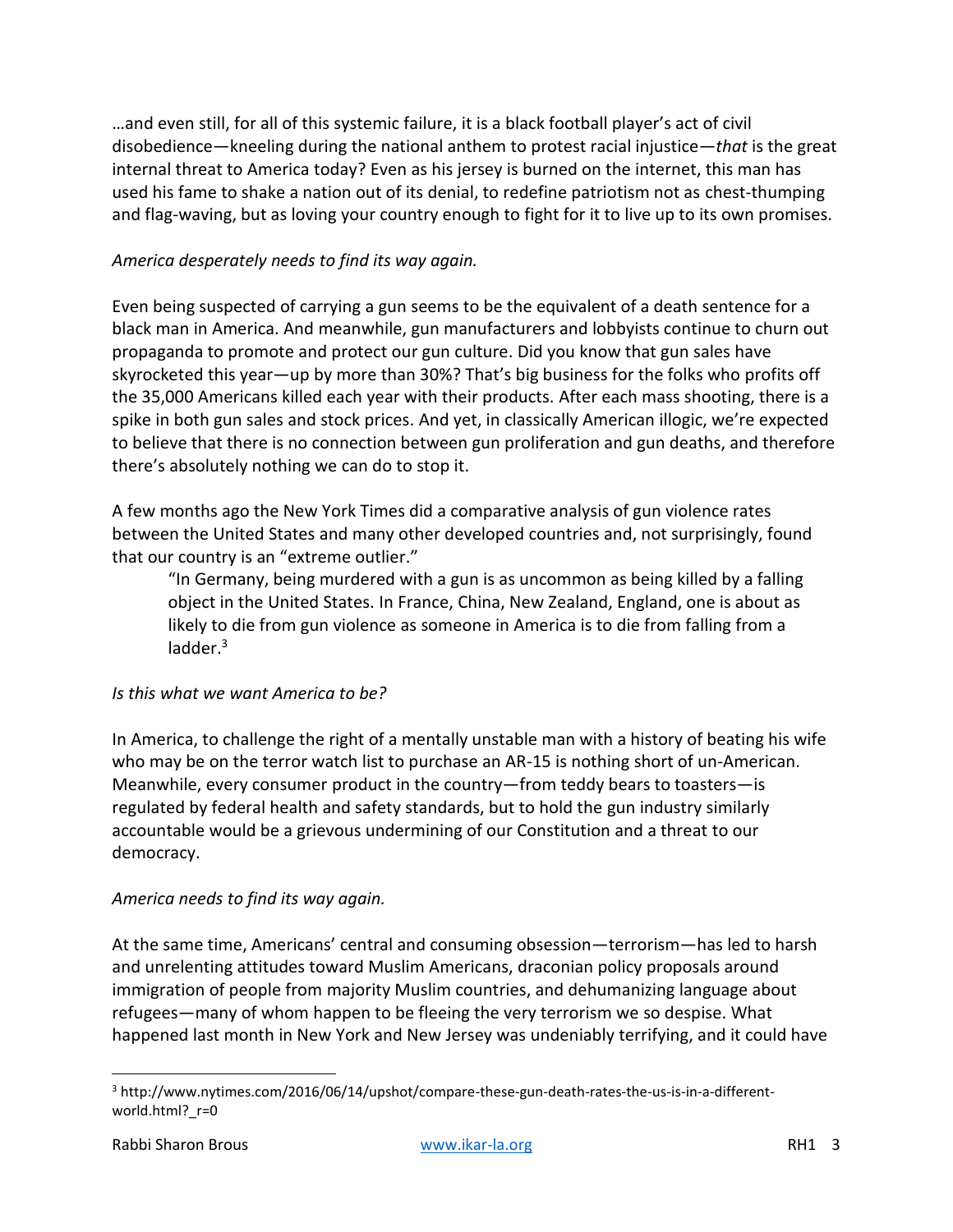been much worse. And yet, *most* terror attacks committed in the US since 9/11 have been carried out by radical anti-government groups or white Christian supremacists. Those attacks have killed more than twice as many people as attacks by radical Islamists, according to the New York Times. 4

### *America needs to find its way again.*

In America today, people no longer read articles written by or engage in conversation with people who don't agree with them. Twitter and FB have become the play-space of marauding cyber villains, spewing their racist, anti-Semitic, Islamophobic, misogynistic venom. I recently looked up one of the people who went after me on social media for posting an article that moved me. He had called me a whore, a Nazi and some other choice words that I can't repeat in this holy gym… I guess I was curious to know what someone who uses language like that looks like. Honestly, he looked like a nice, normal guy. His profile picture was with a smiling woman, presumably his wife, and two cute kids. But none of that stopped this guy from trolling for progressive Jews on FB and then unleashing holy hell on them. I wrote the guy a private note, "Got your message," I said. "It looks from your profile like you have a sweet life. It might be better for everyone if instead of dumping poison on people you don't know, you read a book to your kids or take your wife out to dinner?" I didn't hear back.

Fear is high. Tolerance is low. Empathy is non-existent.

Voyeuristic reality television is our new political reality. In the winter, one studio head said, "It may not be good for America, but it's damn good for [the network]." He went on to call the presidential campaign a "circus" full of "bomb throwing," which he hoped would continue. You know, for business' sake. Six months later, business is booming but we have become a nation of anger, vulgarity and fear, division, distrust and despair. We are afraid of otherness. Foreignness. Differentness. We have forgotten how to listen. Words like "hope" and "change" feel hopelessly naïve and outdated.

One moment over the summer captured it perfectly. After days of apocalyptic speeches, one of the party's national conventions culminated in the crowd cheering "Yes YOU can! Yes YOU can!" Did you catch that moment? In the space of less than a decade, the shift in American consciousness has been profound. From *yes WE can*—an expression of community, shared responsibility, hope and moral imagination to *yes YOU can*—an expression of desperation, radical disempowerment, and the need for a big hero to save us, for what could we possibly do to help ourselves?

## *America really needs to find its way again.*

Half the country is pretty sure that the other half has gone completely mad. And that's true whichever half you find yourself in, (let alone the fact that our half is actually right).

 $\overline{\phantom{a}}$ <sup>4</sup> <http://www.nytimes.com/2015/06/25/us/tally-of-attacks-in-us-challenges-perceptions-of-top-terror-threat.html>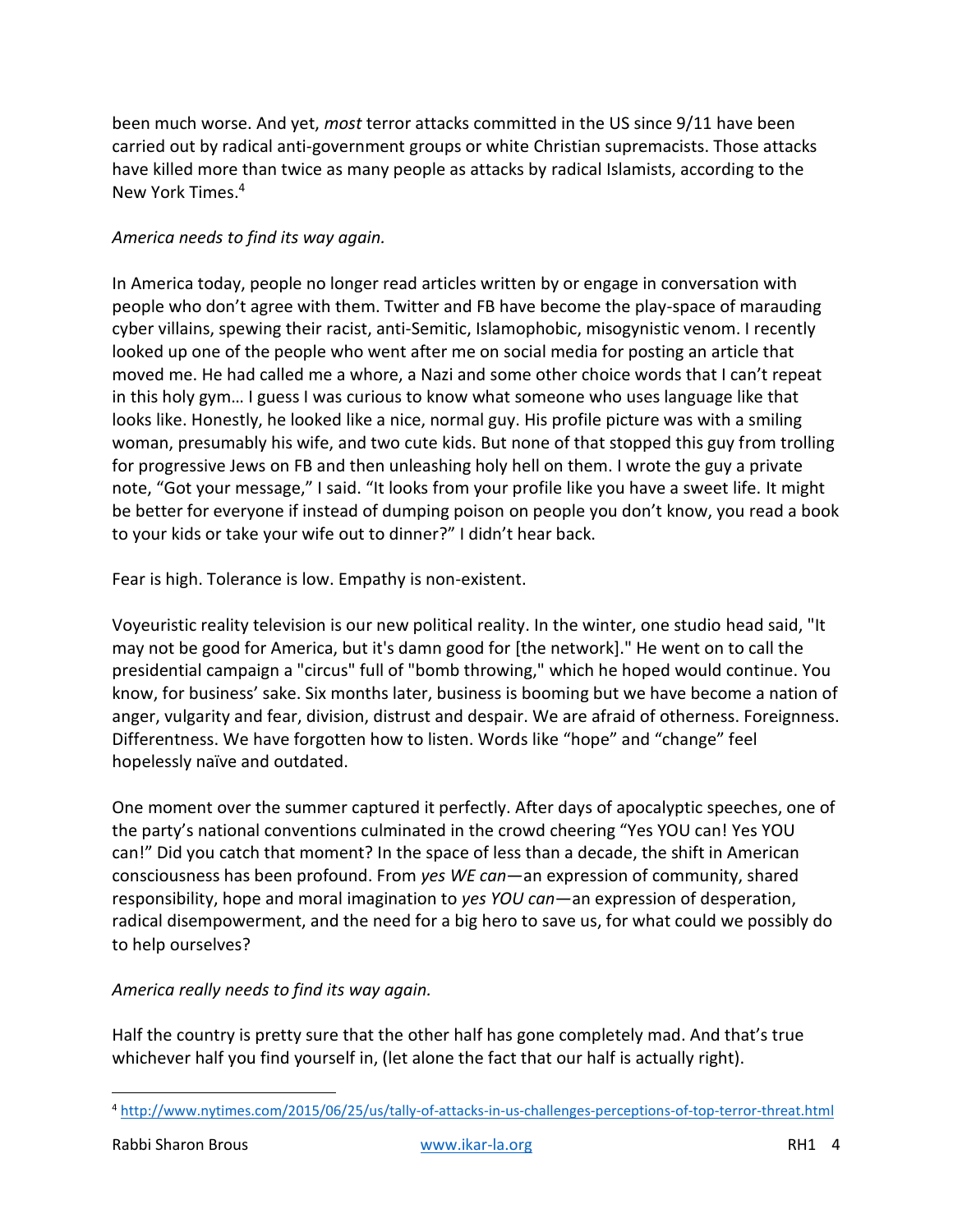It may be that every generation needs to determine what America we want to live in. We certainly do today. And while a lot is on the line in November, this is not only about a presidential election. This is about the people of this country actively engaging in reshaping the culture of our nation.

We're here today because Rosh Hashanah is our time to look in mirror; to contend with who we have become and dream again of who and what we'd like to be. We do this personally, taking a self-audit of our behaviors (what held me back this past year? What patterns were destructive? Where did I take up too much space? Too little?). We do this in our relationships (who did I hurt? Who hurt me? Who have I neglected to see? Honor? Prioritize? Thank?). And we do this more globally, looking at our families, our communities, our country, the Jewish people and the world. *Ma anu* is the banner language of these holy days. What are we? Who are we? Who do we want to be? And, perhaps most importantly, what are we willing to do about it?

#### In other words, *how am I—and how are we—going to find our way again?*

Let me offer this framework:

Many Americans today are consumed by two primary concerns, both brought about, to some extent, by globalization. First, the fear that in a new global economy, with the outsourcing of production and the fast and furious development of new technologies, they have been left many behind. Job loss and lack of opportunity have left many with a lack of purpose and a general fear that the world has moved on without them. Second, the fear of global terrorism has left many feeling profoundly vulnerable.

In other words, two core, driving fears in our country today are the fear that I can't provide for my loved ones and the fear that I can't protect my loved ones. Both are real and serious, and both must be addressed with urgency, resources and great sensitivity.

But rather than deal honestly and responsibly with these growing fears, they have been exploited by a politics of pessimism, which has turned legitimate concerns of marginalization, irrelevance and emasculation into a fear-mongering politics of division. Rather than address root causes, fear has been hijacked and transformed into anger, resentment and distrust of others *who are equally vulnerable*, if not more so. Let us call this what it is: gutter politics. Gutter politics forces our gaze downward, plays to our worst inclinations, and threatens to destroy the fabric of our country.

#### What can we do now?

Shortly after crossing the Sea on their way out of Egypt, the Israelites are attacked by Amalek – an army determined to destroy them. As Joshua leads the Israelites in battle, Moses ascends a nearby mountain, overlooking the valley where they fight. With all the strength he can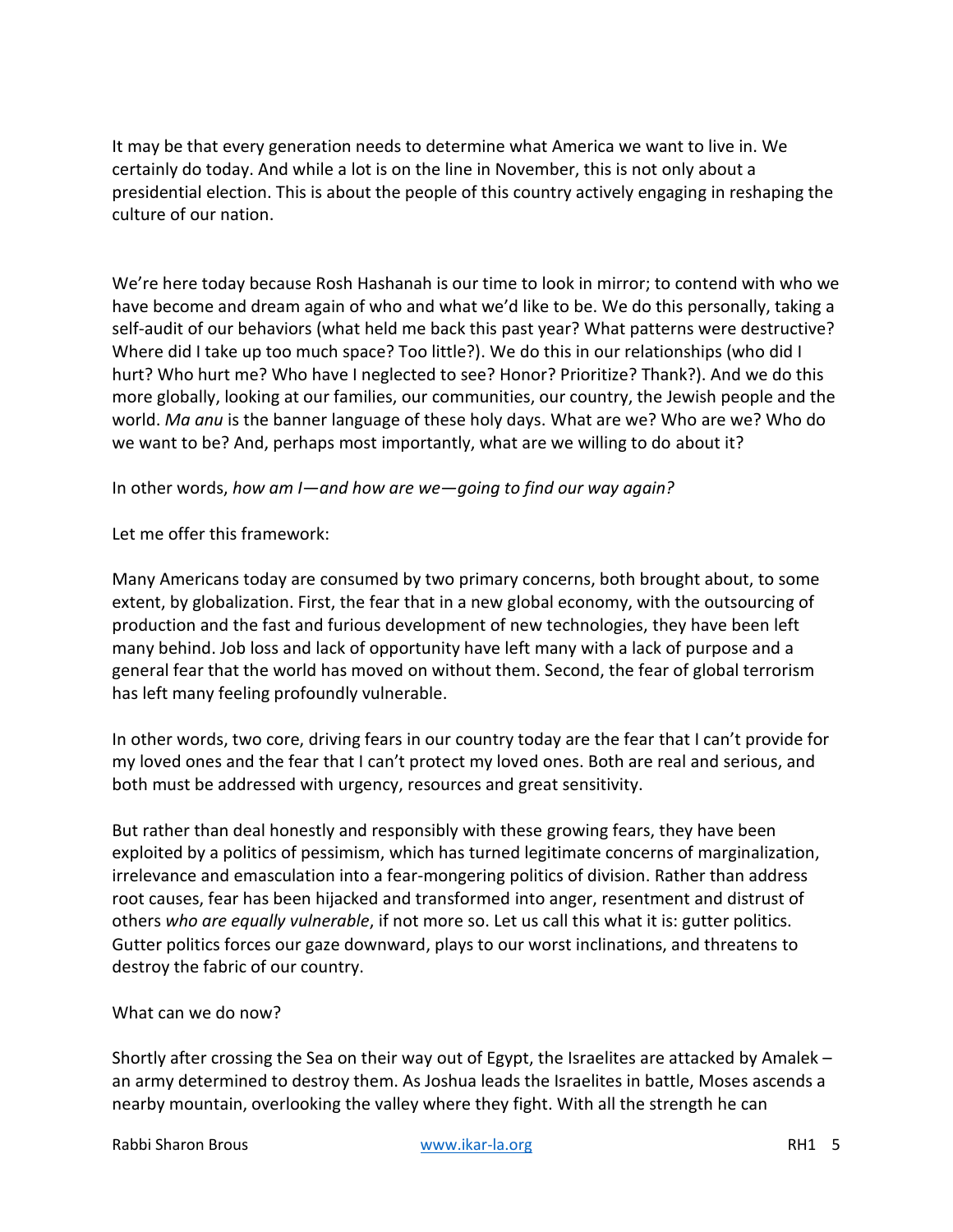muster—remember, he's no spring chicken at this point—he holds up his hands to the heavens. And as he does, his people start to prevail over their enemies. But eventually he grows weary and his hands grow heavy. As his arms lower, Israel starts to falter. So Moses's brother Aaron and his companion, Hur, stand beside Moses and support him—one on each side—keeping his arms steady and raised high throughout the day until the Israelites defeat their enemy in battle. (Ex 17:11-12)

What's going on with Moses's arms? Is this magic? The Mishnah (Rosh Hashanah 3:8) offers the following interpretation: Moses's raised arms would keep the people's heads up, casting their gaze toward the heavens and reminding them of the sovereignty of God, which would inspire them to fight harder for the good*.* In other words, *it's not magic… it's leadership*. With the simple upward gesture of Moses's arms, he strengthens their resolve so they don't become consumed with grief and fear and anger, but instead, remember to dream, to think expansively, to know that this is not the end. Moses's raised arms mid-battle draw the people's gaze upward, giving them the strength of heart and body to persevere.

I love the idea that the job of a leader is to remind people to look up and imagine what's possible. Many have said that Shimon Peres, z"l, was that kind of leader. Even well into his 80s and 90s, he always looked to the future, dreaming new dreams, forging new relationships, thinking about what could be, rather than being paralyzed by what is.

My friend, Micah Goodman—a scholar at Hartman—points out that this is the perfect message for us on Rosh Hashanah, a day dedicated to lifting our gaze to the heavens to catch the first sliver of light from the new moon. Remember, every lunar month starts from the depths of darkness, just as the first trace of light from the new moon becomes perceptible. Micah says moon watching—searching the sky for hints of light—becomes our great national project, an invitation to the people to look up, precisely at the moment that darkness might otherwise draw us down.

Moses and the moon. Both summon us out of a politics of pessimism, instead inviting us into a politics of aspiration.

A politics of aspiration is not foolish or naïve; it is not a sign of weakness. It's about building a fundamentally different culture—one that is honest about what is broken and inspired by what could be healed. This is how *America begins to find its way again.*

To counter the destabilization of the past year, we have spent the past month collecting stories of hope from the community. Our intention was that compiling stories of hope just as storm clouds of pessimism and intolerance rolled in would be more than a sweet exercise, but instead an act of revolutionary love—an act of defiance against a set of cultural and political norms that have come to define our country. My sense is that *our country begins to find its way again only once we find our dreams and our humanity again.* 

Here are a few stories from the past few months that give me hope:

Rabbi Sharon Brous National Research Www.ikar-la.org National Research RH1 6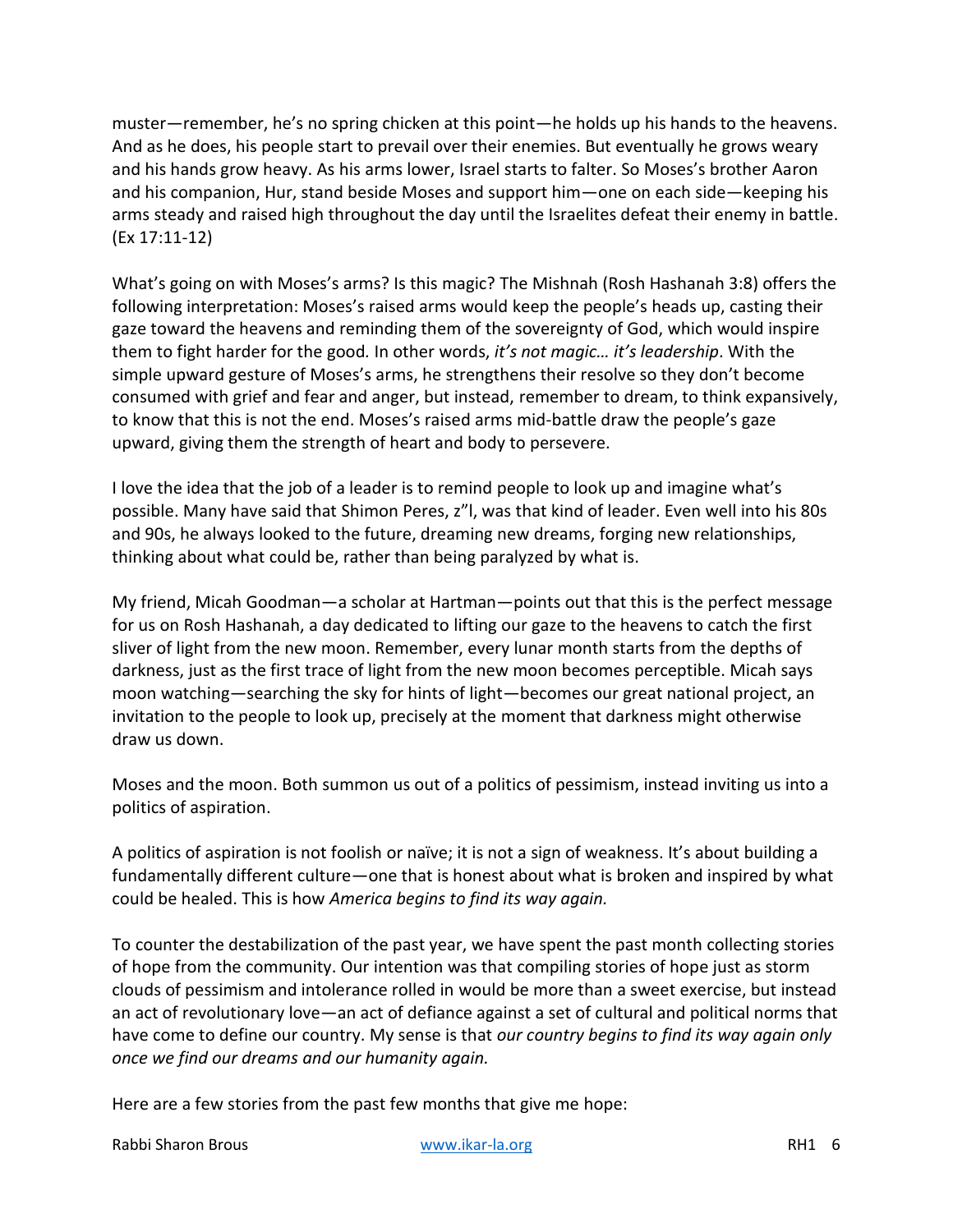Look at Ezekiel, our nine-year-old open-heart surgery pin-up model, who came out of his third surgery this summer only to show up three weeks later for the first day of Limudim/ Religious School. Where that kid finds his strength, God only knows, but he and his folks and his brother are some of the most extraordinary people I have ever met. Abigail, his mother, writes: "What was once called a 'defect incompatible with life' has instead turned out to be the single greatest portal I have ever known to gratitude, love, prayer, community and joy… To God, I truly bow my head, trembling with awe and gratitude for the blessings."

And did you read what Annette shared, about her father? A survivor of the Warsaw Ghetto, her dad is now 93 years old and has seven great grandchildren. "When someone can experience profound evil, and endure extreme pain, suffering, and loss but, nevertheless, live to experience the joy of loving offspring who are thriving in the world--this gives me hope!" I have to admit: that gives me hope, too.



Maybe you saw the stunning photograph of Ieshia Evans at a protest against police violence this summer. There she stands, in the middle of the street, composed and serene, in a long sun-dress as two police officers in riot gear arrest her. She is 35 years old, an African-American nurse and mother. This quickly became one of those iconic protest

photos; for me and so many others, it is a source of great hope. That someone could hold such presence as she confronts the reality of systemic racism… this woman's spirit crushes the politics of pessimism. No force can defeat that measure of dignity. I pray that Ieshia's son grows up in a world in which he will not fear walking down the street; his worth and humanity questioned by none.

Sadly, aspirational politics are hardly the hallmark of Washington, but there are of course some brilliant exceptions that deserve to be celebrated. This year, Senator Chris Murphy of Connecticut led the way in demanding serious reform to our nation's gun laws. He shared the story of Dylan Hockley, one of the 6-year-old students from Sandy Hook Elementary, with the nation: "Dylan was a little bit special," Murphy said, so he had an aide working with him, an exceptional teacher named Anne Marie, whose job it was to help Dylan feel safe in school so that he could learn.

When word of the shooting spread, all of the parents of kids in the school gathered at the local firehouse awaiting information. Senator Murphy was sitting with Dylan's mom. She later told the Senator that in the moment that she realized her son was not coming home, the first thought that went into her head was, "I need to find Anne Marie so that I can find out what happened to Dylan in his final moments." Then, in an instant, she realized that Anne Marie wasn't coming home either because there was no way that Anne Marie would've left her child to die alone.

We later learned that when the gunman began shooting in that classroom, Anne Marie could have made it out the door. But instead, she ran toward little Dylan and wrapped him up in her